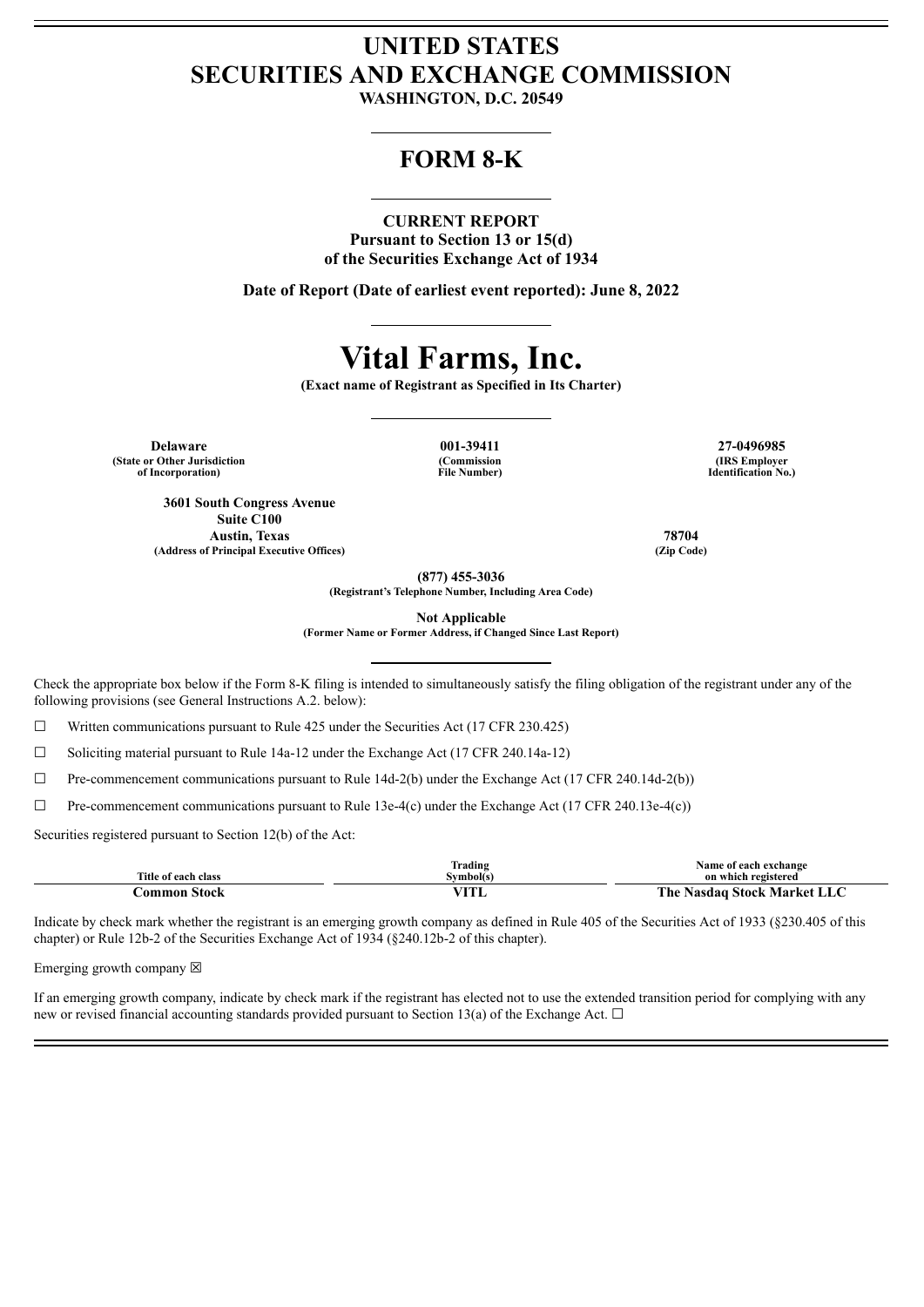#### **Item 5.07 Submission of Matters to a Vote of Security Holders.**

Vital Farms, Inc. (the "Company") held its annual meeting of stockholders (the "Annual Meeting") on June 8, 2022. The final results for each of the proposals submitted to a vote of the Company's stockholders at the Annual Meeting are set forth below. These proposals are described in detail in the Company's definitive proxy statement filed with the Securities and Exchange Commission on April 25, 2022.

Proposal No. 1: Election of three nominees to serve as directors until the 2025 annual meeting of stockholders and until their respective successors are elected and qualified. All nominees were elected. The votes were cast as follows:

| Name             | <b>Votes For</b>           | <b>Votes Withheld</b> | <b>Broker</b><br><b>Non-Votes</b> |
|------------------|----------------------------|-----------------------|-----------------------------------|
| Glenda Flanagan  | 27.454.757.44              | 6.780.246.17          | 2.652.238.00                      |
| Gisel Ruiz       | 27.454.757.44 6.780.246.17 |                       | 2,652,238.00                      |
| Denny Marie Post | 27,045,909.71              | 7.189.093.89          | 2,652,238.00                      |

**Proposal No. 2**: Ratification of the appointment of KPMG LLP as independent registered public accounting firm for the fiscal year ending December 25, 2022. The votes were cast as follows:

|                                         | Votes For               | <b>Votes Against</b> | Abstained    |
|-----------------------------------------|-------------------------|----------------------|--------------|
| Ratification of appointment of KPMG LLP | 35,227,962.03 11,598.49 |                      | 1,647,681.08 |